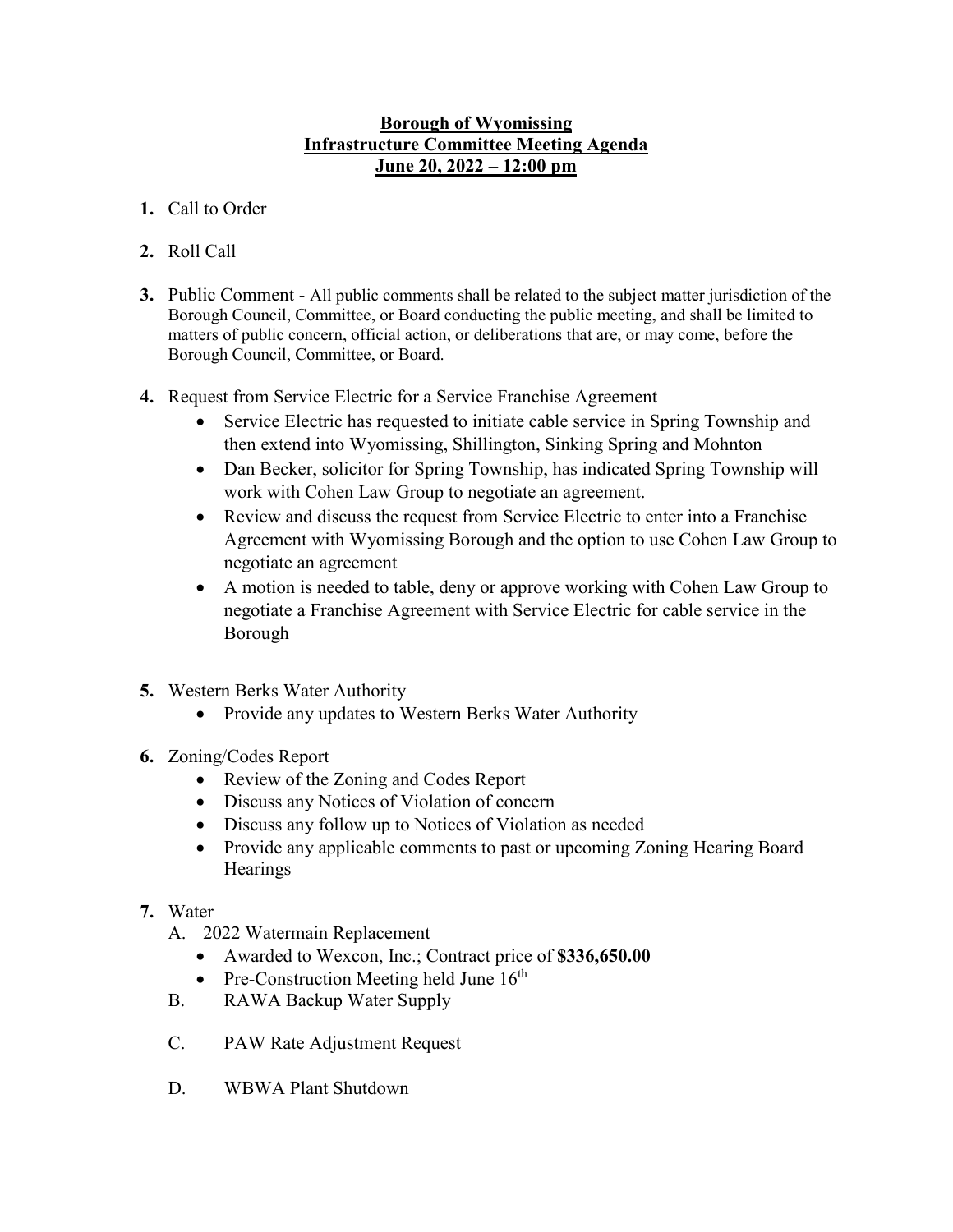- **8.** Sanitary Sewer
	- A. 2022 Sanitary Sewer Rehabilitation & Televising Project
		- Awarded to Sewer Specialty Services Co., Inc.; Contract price of **304,891.40**
		- Work to start June 27, 2022
	- B. 2021 Pump Station Project (Berkshire Blvd.)
		- Pump system evaluations & design in 2022
		- Construct in 2023
- **9.** Streets
	- A. 2022 50/50 Sidewalk Repairs
		- Application period has ended
		- Bidding estimated to be live in June
		- Includes ADA Ramps at Deborah Dr. & Valley Rd. as add-alternate
	- B. 2022 Streets Improvements
		- Awarded to H&K Group, Inc.; Contract price of **\$1,146,061.46**
		- Work has begun as of May  $3^{\text{rd}}$
- **10.** Bike Sharing Station
	- Awarded to Tandem Mobility; Contract price of **\$60,000.00**
	- Bike Sharing Stations went live on May 13, 2022. As of June 13, 2022, there have been 488 rentals with the majority starting from the Quarry Parking Lot or West Reading Swimming Pool locations.
- **11.** Cambridge Avenue stream work
	- GP-11 permit (culvert replacement) has been obtained for construction, expiring June 10, 2026
	- Construction limited to Jan. 1 to March 15 (winter only)
	- Environmental Clearance Forms are being prepared
- **12.** Wyomissing Creek Pedestrian Bridge
	- All DEP permits have been obtained for construction, expiring Feb. 3, 2025
	- PennDOT has approved including the bridge under the scope of work for the MTF grant and has provided a letter of non-prejudice; New Bridge project to be funded through a PADOT MTF Grant with 30% Borough match
	- Construction limited to Nov. 15 to March 15 (winter only)
	- This project is funded by the PennDOT MTF grant. Preliminary conversations with Penn Dot indicate the earliest the bridge can be completed with these funds would be Winter of 2022/2023.
	- PennDOT has executed the contract; McCarthy working on ROW agreements
	- Environmental Clearance Forms are being prepared

**13.** GLG Program 2018 - Traffic Signal Improvements Project 2018/GLG-2018-06429-1631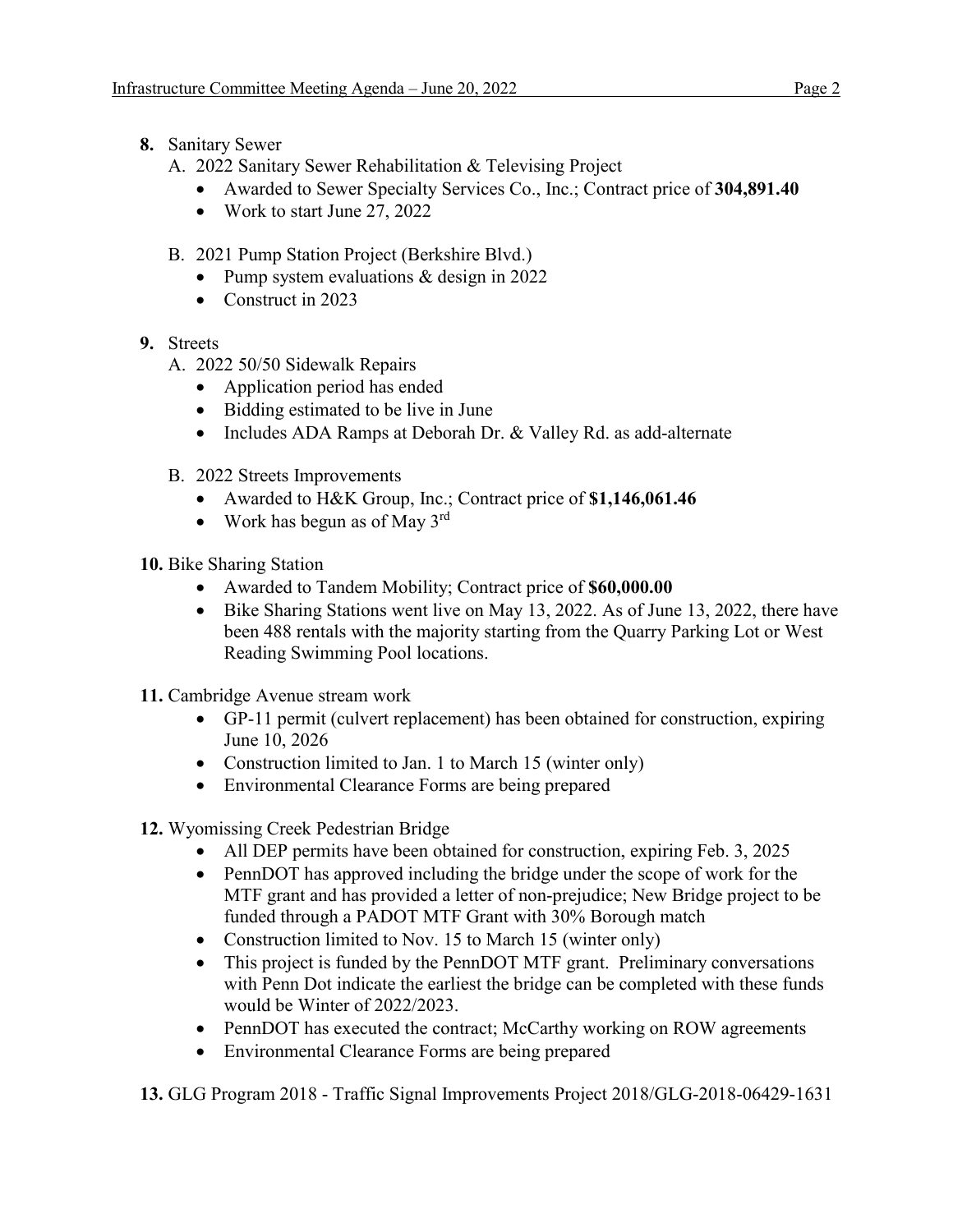- Application had been approved; Awarded for \$173,994.48
- PennDOT has approved Permits
- Awarded to TELCO at June 14, 2022 Borough Council Meeting; Contract price of **\$159,514.25**
- **14.** GLG Program 2019 Traffic Signal Improvements Project 2019/GLG-2019-06429-1962
	- Application has been approved; Awarded for \$420,384.00
	- During the August 2021 Council meeting, Council authorized the 20% match funding, or \$105,096 towards the 2019 Green Light Go grant
	- PennDOT has approved permits
	- Awarded to TELCO at June 14, 2022 Borough Council Meeting; Contract price of **\$248,490.75**
- **15.** Park Road Bridge
	- At the December  $14<sup>th</sup>$  Council meeting authorization was given for the Acting Borough Manager to send a response to PennDOT indicating the Borough's desire to have the bridge repainted in the existing colors, per PennDOT specs, and without a community mural
	- PennDOT has responded and agreed to paint the interior of the bridge in 2022, as their maintenance schedule permits.
- **16.** Library Facilities Update
	- Construction has begun as of April 28, 2022
	- Received Pay Application #1 for \$40,600
- **17.** Delays in Truck Delivery
- **18.** 1001 Reading Blvd. Well Request for Underground Irrigation System
	- Frederick Mogel made a motion, seconded by Keith Derr to amend the agenda to take action on the well request for underground irrigation for 1001 Reading Boulevard, all in favor. –No public comment was provided
	- A motion is needed to table, approve, or deny the well request for the underground irrigation system for 1001 Reading Boulevard
- **19.** Special Infrastructure Meeting 10 Year Facilities Plan
	- Discussion of scheduling a special meeting in July or August of the Infrastructure Committee to begin planning for long term facility improvements, to include Borough Hall, the Police Department, Library, Public Works Garage, Fire Department and Parklands
	- A motion is needed to table, deny or approve the advertisement of a special Infrastructure Committee meeting date in July or August to plan for long term facility improvements